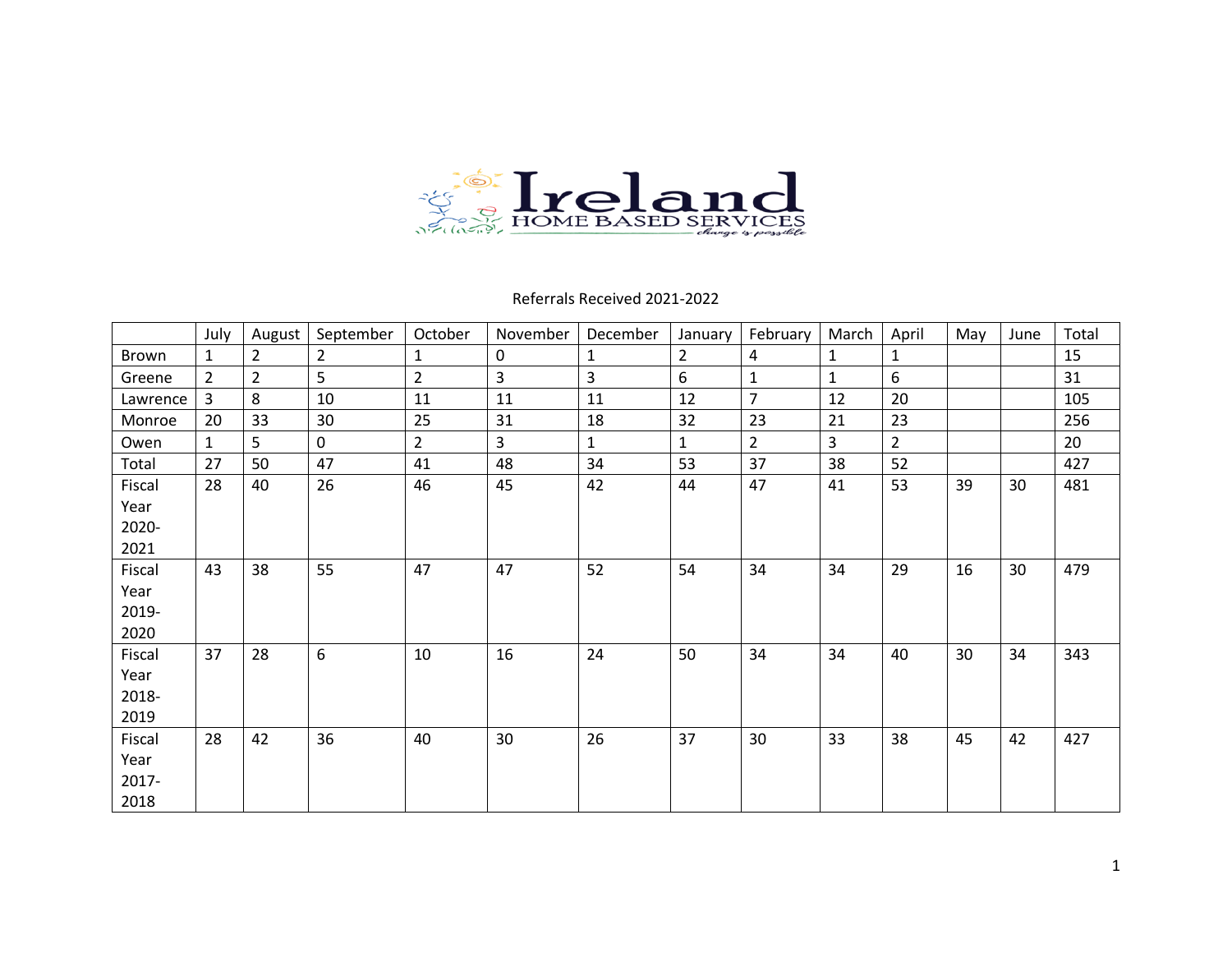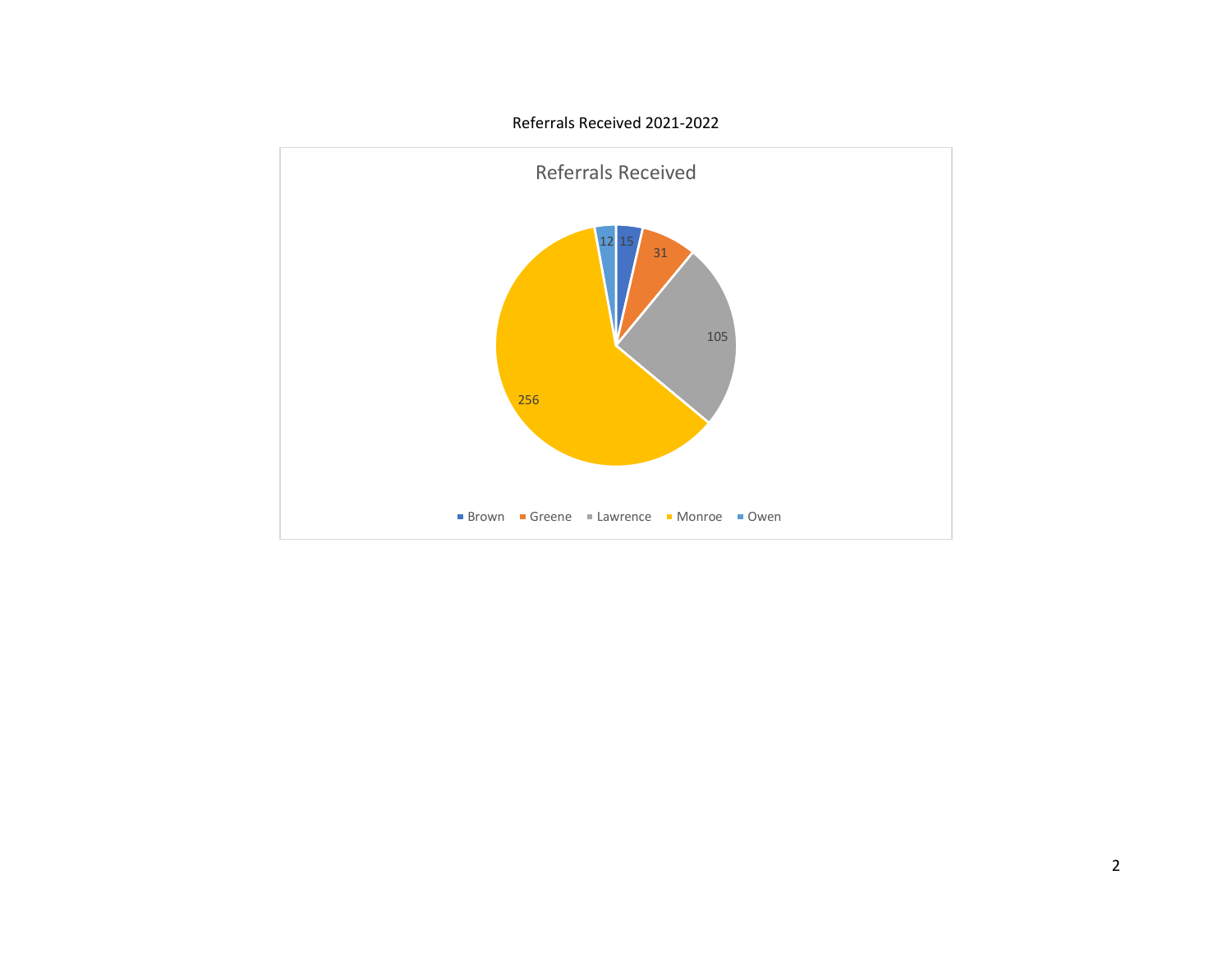## Brown

|               | July | August | September | October | November | December | January | February | March | April | May | June | Total |
|---------------|------|--------|-----------|---------|----------|----------|---------|----------|-------|-------|-----|------|-------|
| Children's    | 0    | 0      | 0         |         | 0        |          | 0       | 0        | 0     | 0     |     |      |       |
| <b>Bureau</b> |      |        |           |         |          |          |         |          |       |       |     |      |       |
| <b>DCS</b>    |      |        |           |         | U        |          |         | 4        | 0     |       |     |      | 12    |
| Riley         | 0    | 0      |           |         | 0        | 0        | 0       | 0        | 0     | 0     |     |      |       |
| Hospital      |      |        |           |         |          |          |         |          |       |       |     |      |       |
| Self          | 0    | 0      | 0         |         | 0        | 0        | 0       | 0        |       | 0     |     |      |       |
|               |      |        |           |         |          |          |         |          |       |       |     |      |       |
|               |      |        |           |         |          |          |         |          |       |       |     |      |       |
|               |      |        |           |         |          |          |         |          |       |       |     |      |       |
| Total         |      |        |           |         | υ        |          |         | 4        |       |       |     |      | 15    |

|           | July |   | August   September | October | November | December | January | February | March | April | May | June | Total |
|-----------|------|---|--------------------|---------|----------|----------|---------|----------|-------|-------|-----|------|-------|
| Probation | - 0  | 0 |                    |         |          |          |         |          |       |       |     |      |       |
|           |      |   |                    |         |          |          |         |          |       |       |     |      |       |
|           |      |   |                    |         |          |          |         |          |       |       |     |      |       |
|           |      |   |                    |         |          |          |         |          |       |       |     |      |       |
|           |      |   |                    |         |          |          |         |          |       |       |     |      |       |
|           |      |   |                    |         |          |          |         |          |       |       |     |      |       |
| Total     |      |   |                    |         |          |          |         |          |       |       |     |      |       |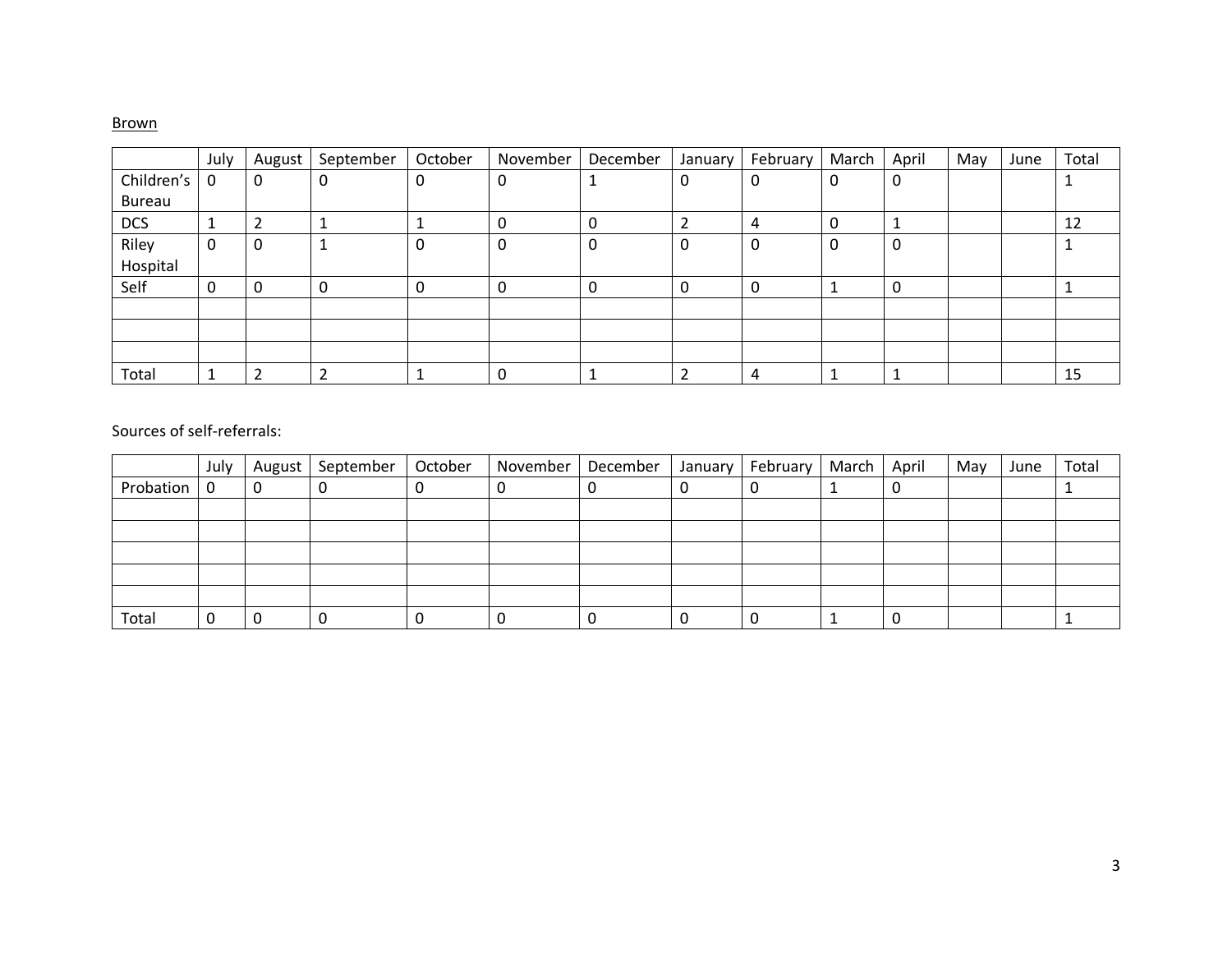### Greene

|            | July                | August      | September      | October        | November    | December     | January        | February    | March       | April        | May | June | Total                    |
|------------|---------------------|-------------|----------------|----------------|-------------|--------------|----------------|-------------|-------------|--------------|-----|------|--------------------------|
| <b>DCS</b> | 0                   | 2           | $\overline{2}$ | $\overline{2}$ | 2           | 1            | $\overline{4}$ | 1           | 0           | 4            |     |      | 18                       |
| GAL        | $\mathbf 0$         | 0           | $\mathbf 0$    | $\mathbf 0$    | 0           | 0            | $\mathbf{1}$   | $\mathbf 0$ | 0           | $\mathbf 0$  |     |      |                          |
| Greene     | $\mathbf 0$         | 1           | $\mathbf 0$    | 0              | 0           | 0            | $\mathbf 0$    | 0           | 1           | $\mathbf 0$  |     |      | $\overline{2}$           |
| County     |                     |             |                |                |             |              |                |             |             |              |     |      |                          |
| Hospital   |                     |             |                |                |             |              |                |             |             |              |     |      |                          |
| IU         | $\mathbf{1}$        | 0           | $\mathbf 0$    | 0              | 0           | $\mathbf 0$  | $\mathbf 0$    | 0           | 0           | $\mathbf 0$  |     |      |                          |
| Health     |                     |             |                |                |             |              |                |             |             |              |     |      |                          |
| Riley      | $\mathsf{O}\xspace$ | $\mathbf 0$ | $\mathbf 0$    | $\mathbf 0$    | $\mathbf 0$ | $\mathbf{1}$ | $\mathbf 0$    | $\mathbf 0$ | $\mathbf 0$ | $\mathbf{1}$ |     |      | $\overline{2}$           |
| Hospital   |                     |             |                |                |             |              |                |             |             |              |     |      |                          |
| Self       | $\mathbf{1}$        | 2           | $\mathbf 0$    | 0              | ٠<br>T      | 1            | $\mathbf{1}$   | 0           | 0           | $\mathbf 1$  |     |      | $\overline{\phantom{a}}$ |
|            |                     |             |                |                |             |              |                |             |             |              |     |      |                          |
|            |                     |             |                |                |             |              |                |             |             |              |     |      |                          |
|            |                     |             |                |                |             |              |                |             |             |              |     |      |                          |
|            |                     |             |                |                |             |              |                |             |             |              |     |      |                          |
| Total      | $\overline{2}$      | 5           | $\overline{2}$ | $\overline{2}$ | 3           | 3            | 6              | 1           |             | 6            |     |      | 31                       |

|                    | July | August | September | October | November | December | January I | February | March | April | May | June | Total |
|--------------------|------|--------|-----------|---------|----------|----------|-----------|----------|-------|-------|-----|------|-------|
| <b>DCS</b>         |      | υ      |           |         | υ        |          |           |          |       |       |     |      |       |
| Family/Friend      | - 0  |        |           |         |          |          |           |          |       |       |     |      |       |
| Previous<br>Client |      | U      | 0         |         |          |          |           |          |       |       |     |      |       |
|                    |      |        |           |         |          |          |           |          |       |       |     |      |       |
|                    |      |        |           |         |          |          |           |          |       |       |     |      |       |
|                    |      |        |           |         |          |          |           |          |       |       |     |      |       |
| Total              |      |        |           |         |          |          |           |          |       |       |     |      |       |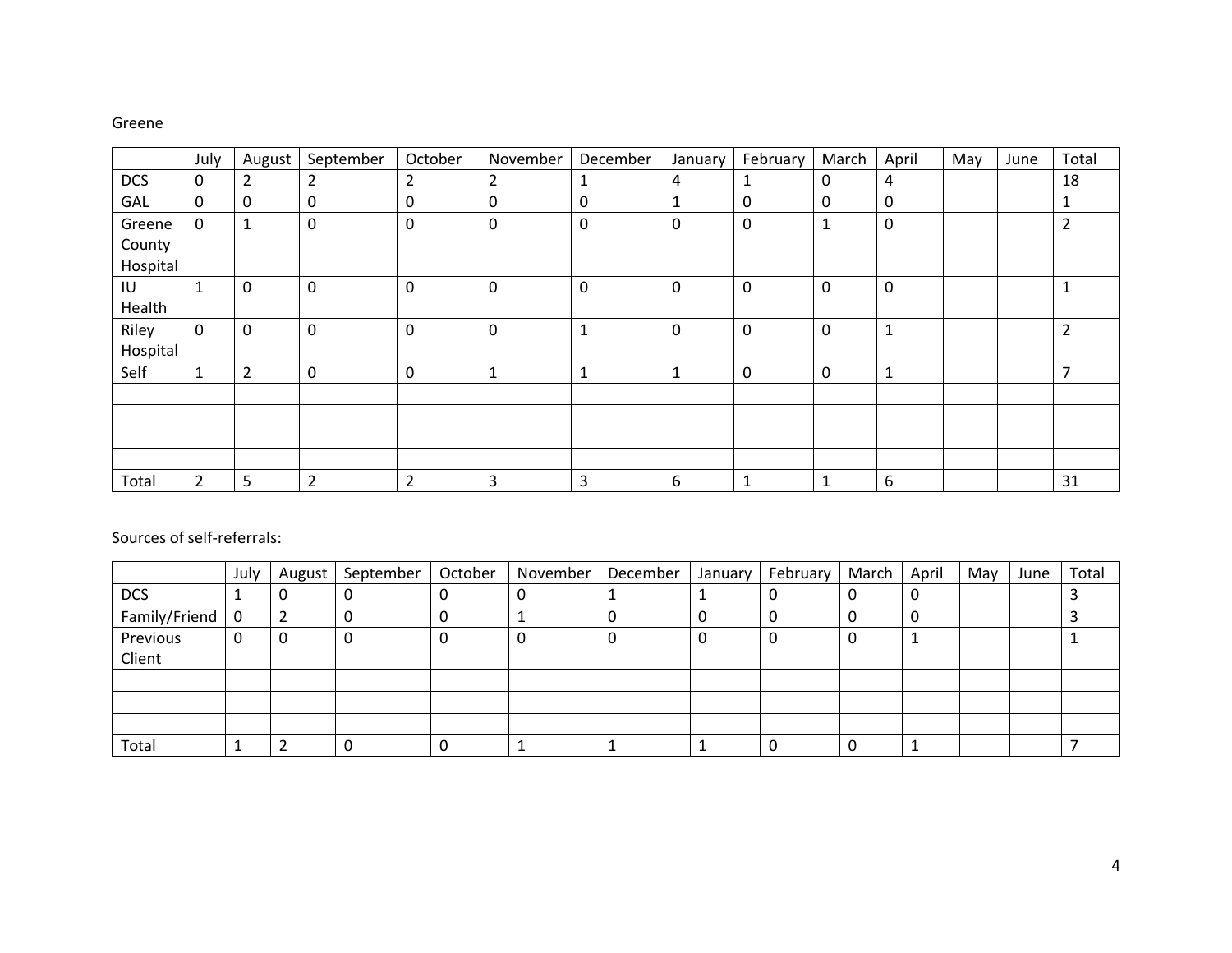### **Lawrence**

|                    | July           | August         | September      | October             | November       | December       | January      | February       | March          | April          | May | June | Total        |
|--------------------|----------------|----------------|----------------|---------------------|----------------|----------------|--------------|----------------|----------------|----------------|-----|------|--------------|
| <b>Bedford</b>     | 0              | 0              | 0              | $\mathbf 0$         | 0              | $\mathbf 0$    | 0            | $\mathbf 0$    | $\mathbf{1}$   | 0              |     |      | 1            |
| North              |                |                |                |                     |                |                |              |                |                |                |     |      |              |
| Lawrence           |                |                |                |                     |                |                |              |                |                |                |     |      |              |
| <b>Burris</b>      | $\Omega$       | $\mathbf 0$    | $\mathbf 0$    | 0                   | $\mathbf 0$    | $\mathbf 0$    | $\mathbf{1}$ | $\mathbf 0$    | $\mathbf 0$    | $\mathbf 0$    |     |      | $\mathbf{1}$ |
| Elementary         |                |                |                |                     |                |                |              |                |                |                |     |      |              |
| <b>DCS</b>         | $\overline{2}$ | $\overline{7}$ | $\overline{4}$ | 5                   | 8              | 8              | 5            | 5              | 6              | 10             |     |      | 60           |
| GAL                | 0              | $\pmb{0}$      | $\pmb{0}$      | $\mathsf{O}\xspace$ | $\pmb{0}$      | $\mathsf 0$    | $\mathbf{1}$ | $\pmb{0}$      | $\mathbf 0$    | $\pmb{0}$      |     |      | $\mathbf{1}$ |
| Hoosier            | $\mathbf{1}$   | 0              | 0              | $\mathbf{1}$        | $\mathbf{1}$   | $\pmb{0}$      | $\mathbf{1}$ | $\mathbf 0$    | $\mathbf 0$    | $\mathbf 0$    |     |      | 4            |
| Uplands            |                |                |                |                     |                |                |              |                |                |                |     |      |              |
| <b>Head Start</b>  |                |                |                |                     |                |                |              |                |                |                |     |      |              |
| IU Health          | $\Omega$       | $\mathbf 0$    | $\mathbf 0$    | $\mathbf{1}$        | $\mathbf 0$    | $\mathbf{1}$   | $\mathbf 0$  | $\mathbf{1}$   | 3              | 4              |     |      | 10           |
| New Albany         | $\mathbf 0$    | $\mathbf 0$    | $\mathbf{1}$   | 0                   | 0              | $\mathbf 0$    | $\mathbf 0$  | $\overline{0}$ | $\mathbf 0$    | 0              |     |      | 1            |
| <b>High School</b> |                |                |                |                     |                |                |              |                |                |                |     |      |              |
| Parkview           | $\mathbf 0$    | 0              | 0              | 0                   | 0              | $\mathbf 0$    | $\mathbf 0$  | $\mathbf 0$    | $\mathbf 0$    | $\mathbf{1}$   |     |      | $\mathbf{1}$ |
| Elementary         |                |                |                |                     |                |                |              |                |                |                |     |      |              |
| Prosecutors'       | $\mathbf 0$    | $\pmb{0}$      | $\pmb{0}$      | $\mathsf{O}\xspace$ | $\pmb{0}$      | $\pmb{0}$      | $\mathbf{1}$ | $\mathbf 0$    | $\mathbf 0$    | $\pmb{0}$      |     |      | $\mathbf{1}$ |
| office             |                |                |                |                     |                |                |              |                |                |                |     |      |              |
| Riley              | 0              | $\mathsf 0$    | 0              | $\mathbf 1$         | $\mathbf 0$    | $\mathbf 0$    | $\mathbf 0$  | $\mathbf 0$    | $\mathbf 0$    | $\mathbf 0$    |     |      | $\mathbf{1}$ |
| Hospital           |                |                |                |                     |                |                |              |                |                |                |     |      |              |
| Riley              | 0              | 0              | $\mathbf{1}$   | 0                   | 0              | 0              | $\mathbf 0$  | $\mathbf 0$    | $\mathbf 0$    | $\overline{2}$ |     |      | 3            |
| Pediatrics         |                |                |                |                     |                |                |              |                |                |                |     |      |              |
| St. Vincent        | $\mathbf 0$    | $\mathbf{1}$   | $\mathbf 0$    | $\mathbf 0$         | $\mathbf 0$    | $\mathbf 0$    | $\mathbf 0$  | $\mathbf 0$    | $\mathbf 0$    | $\mathbf 0$    |     |      | $\mathbf{1}$ |
| Hospital           |                |                |                |                     |                |                |              |                |                |                |     |      |              |
| Self               | 0              | $\overline{2}$ | $\overline{2}$ | $\overline{3}$      | $\overline{2}$ | $\overline{2}$ | 3            | $\mathbf{1}$   | $\overline{2}$ | 3              |     |      | 20           |
|                    |                |                |                |                     |                |                |              |                |                |                |     |      |              |
|                    |                |                |                |                     |                |                |              |                |                |                |     |      |              |
| Total              | 3              | 10             | 8              | 11                  | 11             | 11             | 12           | $\overline{7}$ | 12             | 20             |     |      | 105          |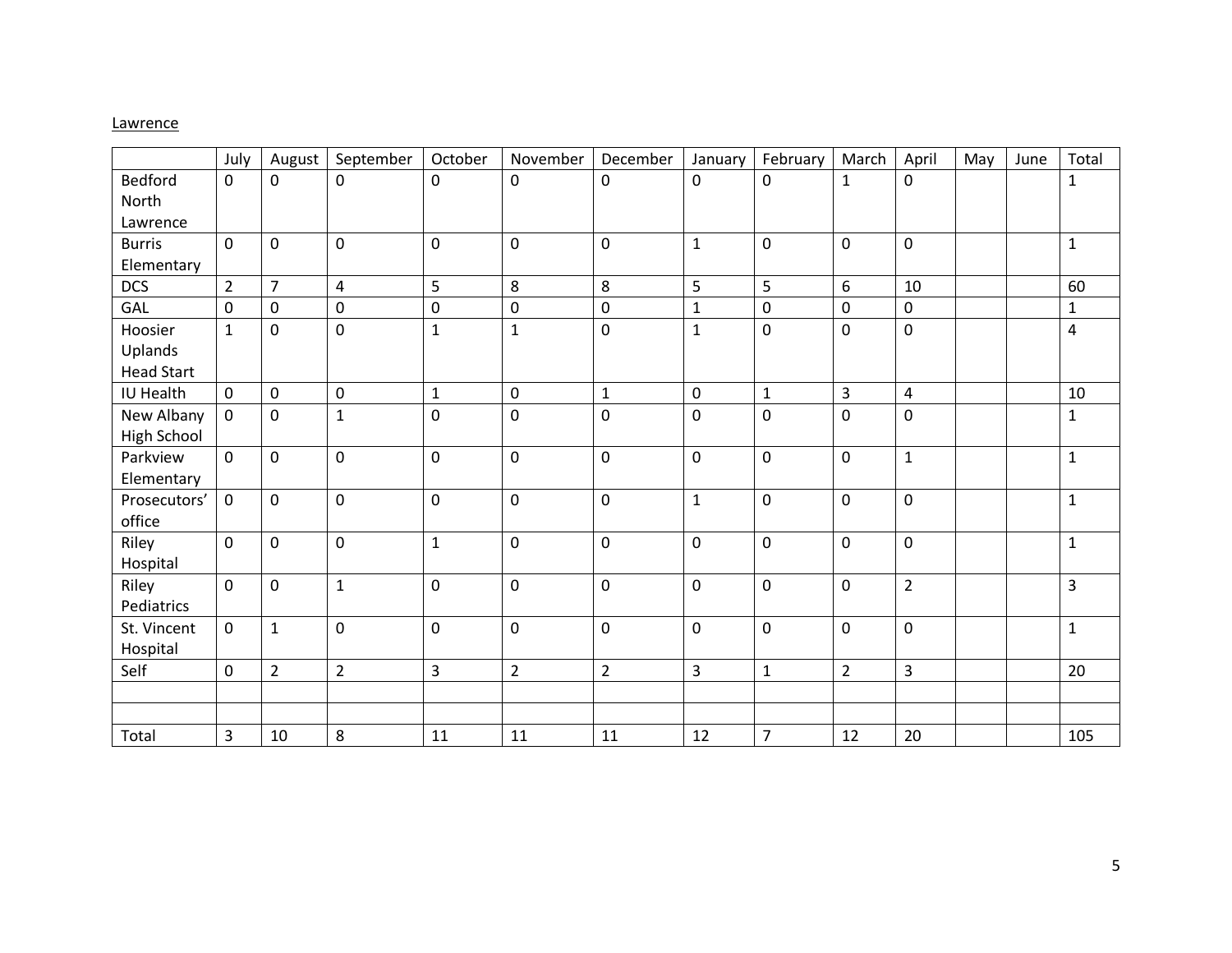|                   | July        | August         | September      | October      | November       | December       | January      | February     | March          | April        | May | June | Total          |
|-------------------|-------------|----------------|----------------|--------------|----------------|----------------|--------------|--------------|----------------|--------------|-----|------|----------------|
| <b>DCS</b>        | 0           | 0              | 0              | 0            | 1              | 0              | 1            | 0            | 0              | 0            |     |      | $\overline{2}$ |
| Doctors           | $\mathbf 0$ | 0              | $\mathbf 0$    | $\mathbf 0$  | $\mathbf 0$    | 0              | $\mathbf 0$  | $\mathbf 0$  | 0              | $\mathbf{1}$ |     |      | 1              |
| Office            |             |                |                |              |                |                |              |              |                |              |     |      |                |
| <b>IHBS</b> staff | $\mathbf 0$ | 0              | 0              | $\mathbf{1}$ | $\pmb{0}$      | 0              | $\mathbf{1}$ | 0            | 0              | $\pmb{0}$    |     |      | $\overline{2}$ |
| Lawrence          | $\mathbf 0$ | 0              | $\mathbf 0$    | $\mathbf 0$  | $\mathbf 0$    | $\mathbf{1}$   | 0            | $\Omega$     | 0              | $\mathbf 0$  |     |      | $\mathbf{1}$   |
| County            |             |                |                |              |                |                |              |              |                |              |     |      |                |
| Health            |             |                |                |              |                |                |              |              |                |              |     |      |                |
| Department        |             |                |                |              |                |                |              |              |                |              |     |      |                |
| Family/Friend     | $\mathbf 0$ | $\mathbf{1}$   | 0              | $\mathbf{1}$ | $\mathbf{1}$   | 0              | $\mathbf 0$  | 0            | 0              | 1            |     |      | 4              |
| <b>PACT</b>       | $\mathbf 0$ | 0              | $\mathbf{1}$   | $\mathbf 0$  | 0              | 0              | $\mathbf 0$  | 0            |                | $\mathbf 0$  |     |      | $\overline{2}$ |
| Previous          | $\Omega$    | 0              | $\mathbf{1}$   | $\mathbf 0$  | $\mathbf 0$    | 1              | $\mathbf{1}$ | 1            |                | $\mathbf 0$  |     |      | 5              |
| Client            |             |                |                |              |                |                |              |              |                |              |     |      |                |
| Probation         | $\mathbf 0$ | 1              | 0              | $\mathbf 0$  | $\mathbf 0$    | 0              | $\mathbf 0$  | $\mathbf{0}$ | 0              | $\mathbf 0$  |     |      | $\mathbf{1}$   |
| Shawswick         | $\mathbf 0$ | 0              | $\overline{0}$ | $\mathbf{1}$ | $\mathbf 0$    | 0              | $\mathbf 0$  | $\mathbf 0$  | 0              | $\mathbf 0$  |     |      | $\mathbf{1}$   |
| Elementary        |             |                |                |              |                |                |              |              |                |              |     |      |                |
| Unknown           | $\mathbf 0$ | 0              | 0              | $\mathbf 0$  | $\pmb{0}$      | 0              | $\mathbf 0$  | 0            | 0              | $\mathbf{1}$ |     |      | $\mathbf 1$    |
|                   |             |                |                |              |                |                |              |              |                |              |     |      |                |
|                   |             |                |                |              |                |                |              |              |                |              |     |      |                |
| Total             | $\mathbf 0$ | $\overline{2}$ | $\overline{2}$ | 3            | $\overline{2}$ | $\overline{2}$ | 3            | $\mathbf{1}$ | $\overline{2}$ | 3            |     |      | 20             |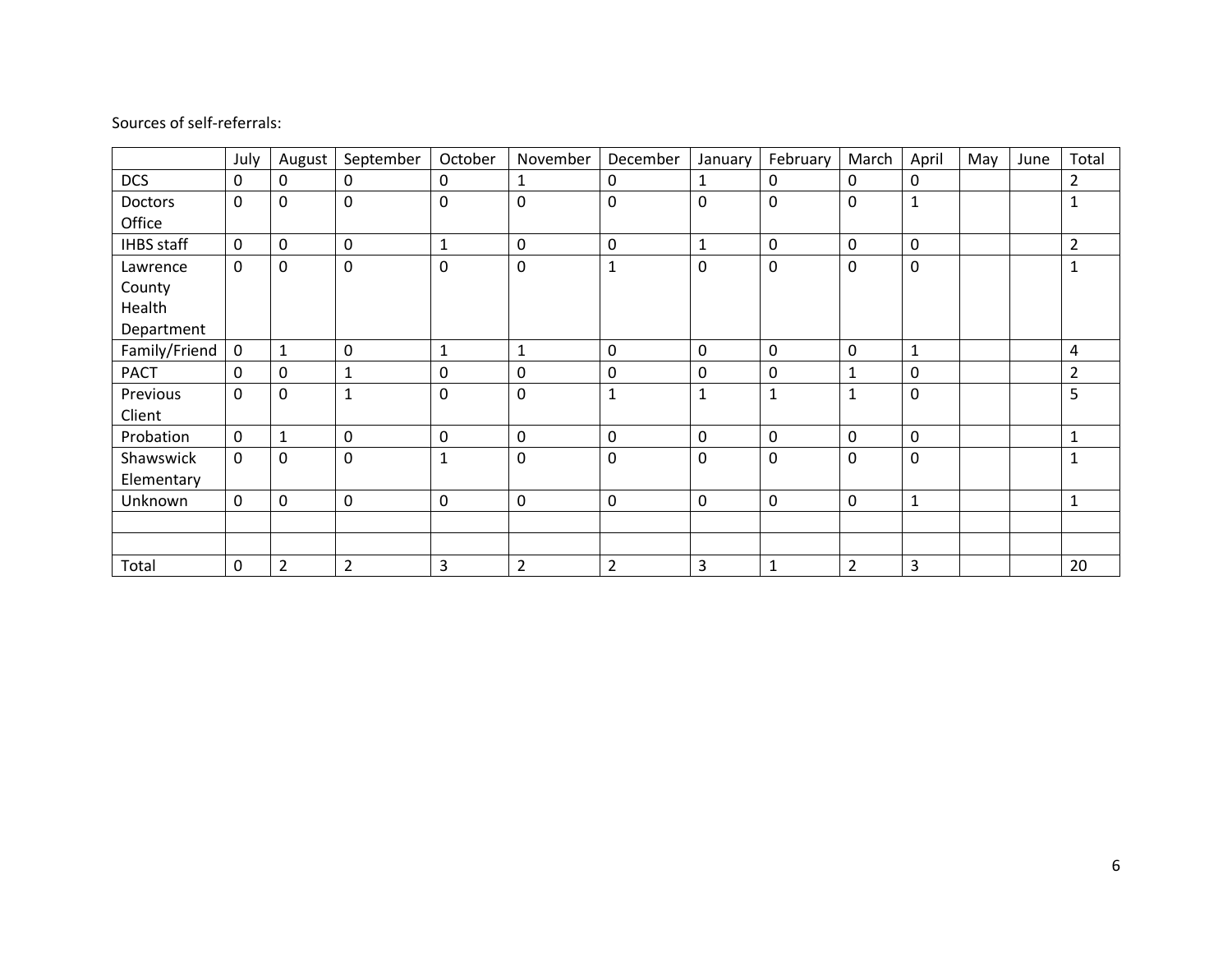### **Monroe**

|                        | July           | August       | September      | October        | November       | December     | January        | February       | March          | April        | May | June | Total          |
|------------------------|----------------|--------------|----------------|----------------|----------------|--------------|----------------|----------------|----------------|--------------|-----|------|----------------|
| Bloomington            | $\mathbf 0$    | 0            | $\mathbf{1}$   | 0              | 0              | 0            | 0              | $\mathbf 0$    | $\mathbf 0$    | 0            |     |      | $\mathbf{1}$   |
| <b>High School</b>     |                |              |                |                |                |              |                |                |                |              |     |      |                |
| Children's             | $\mathbf{1}$   | 0            | $\pmb{0}$      | $\mathbf 0$    | $\pmb{0}$      | 0            | $\mathbf 0$    | $\mathbf 0$    | $\mathbf 0$    | $\pmb{0}$    |     |      | $\mathbf{1}$   |
| <b>Bureau</b>          |                |              |                |                |                |              |                |                |                |              |     |      |                |
| <b>DCS</b>             | 12             | 21           | 24             | 20             | 22             | 12           | 22             | 15             | 15             | 11           |     |      | 174            |
| Fairview<br>Elementary | $\mathbf 0$    | 0            | $\mathbf 0$    | $\mathbf 0$    | $\overline{2}$ | 0            | $\mathbf{1}$   | $\mathbf{1}$   | $\mathbf 0$    | $\mathbf 0$  |     |      | $\overline{4}$ |
| <b>Health Net</b>      | $\overline{0}$ | $\mathbf 0$  | $\mathbf 0$    | 0              | $\mathbf 0$    | $\mathbf 0$  | $\mathbf 0$    | $\mathbf 0$    | $\mathbf 0$    | $\mathbf{1}$ |     |      | $\mathbf{1}$   |
| Bloomington            |                |              |                |                |                |              |                |                |                |              |     |      |                |
| Highland               | $\mathbf 0$    | 0            | $\mathbf 0$    | $\pmb{0}$      | $\mathbf 0$    | 0            | $\mathbf 0$    | $\mathbf 0$    | $\mathbf 0$    | $\mathbf{1}$ |     |      | $\mathbf{1}$   |
| Park                   |                |              |                |                |                |              |                |                |                |              |     |      |                |
| Elementary             |                |              |                |                |                |              |                |                |                |              |     |      |                |
| IU Health              | $\mathbf 0$    | $\mathbf{1}$ | $\mathbf{1}$   | $\pmb{0}$      | $\mathbf{1}$   | $\mathbf{1}$ | $\mathbf 0$    | $\mathbf 0$    | $\mathbf{1}$   | $\mathbf{1}$ |     |      | 6              |
| Middle Way             | $\mathbf 0$    | $\pmb{0}$    | 0              | $\mathbf 1$    | $\pmb{0}$      | $\pmb{0}$    | $\mathbf 0$    | $\mathbf 0$    | $\pmb{0}$      | $\pmb{0}$    |     |      | $\mathbf{1}$   |
| New Hope               | $\mathbf 0$    | 0            | $\mathbf 0$    | 0              | 0              | 0            | $\mathbf 0$    | $\mathbf 0$    | $\mathbf{1}$   | 0            |     |      | $\mathbf{1}$   |
| Shelter                |                |              |                |                |                |              |                |                |                |              |     |      |                |
| Nurse                  | $\mathbf{0}$   | $\mathbf{1}$ | 0              | 0              | $\pmb{0}$      | $\mathbf 0$  | 0              | $\mathbf 0$    | $\mathbf 0$    | $\mathbf 0$  |     |      | $\mathbf{1}$   |
| Family                 |                |              |                |                |                |              |                |                |                |              |     |      |                |
| Partnership            |                |              |                |                |                |              |                |                |                |              |     |      |                |
| Reserve at             | $\mathbf{1}$   | 0            | $\pmb{0}$      | 0              | 0              | 0            | 0              | $\mathbf 0$    | $\mathbf 0$    | $\pmb{0}$    |     |      | $\mathbf{1}$   |
| Chandlers              |                |              |                |                |                |              |                |                |                |              |     |      |                |
| Glen                   |                |              |                |                |                |              |                |                |                |              |     |      |                |
| Riley                  | $\mathbf 0$    | 0            | $\mathbf 0$    | $\pmb{0}$      | $\pmb{0}$      | 0            | $\mathbf 0$    | $\mathbf 1$    | $\mathbf 0$    | $\pmb{0}$    |     |      | $\mathbf{1}$   |
| Behavioral             |                |              |                |                |                |              |                |                |                |              |     |      |                |
| Health                 |                |              |                |                |                |              |                |                |                |              |     |      |                |
| Riley                  | $\mathbf{1}$   | 0            | 0              | $\mathbf{1}$   | 0              | 0            | $\overline{2}$ | $\mathbf 0$    | $\mathbf 0$    | $\mathbf 0$  |     |      | 4              |
| Hospital               |                |              |                |                |                |              |                |                |                |              |     |      |                |
| Self                   | 5              | 6            | $\overline{7}$ | $\overline{3}$ | 6              | 5            | $\overline{7}$ | 6              | $\overline{4}$ | 9            |     |      | 58             |
| Southern               | $\mathbf 0$    | $\mathbf{1}$ | $\mathbf 0$    | $\mathbf 0$    | $\pmb{0}$      | $\mathbf 0$  | 0              | $\overline{0}$ | $\mathbf 0$    | $\mathbf 0$  |     |      | $\mathbf{1}$   |
| Indiana                |                |              |                |                |                |              |                |                |                |              |     |      |                |
| Physicians             |                |              |                |                |                |              |                |                |                |              |     |      |                |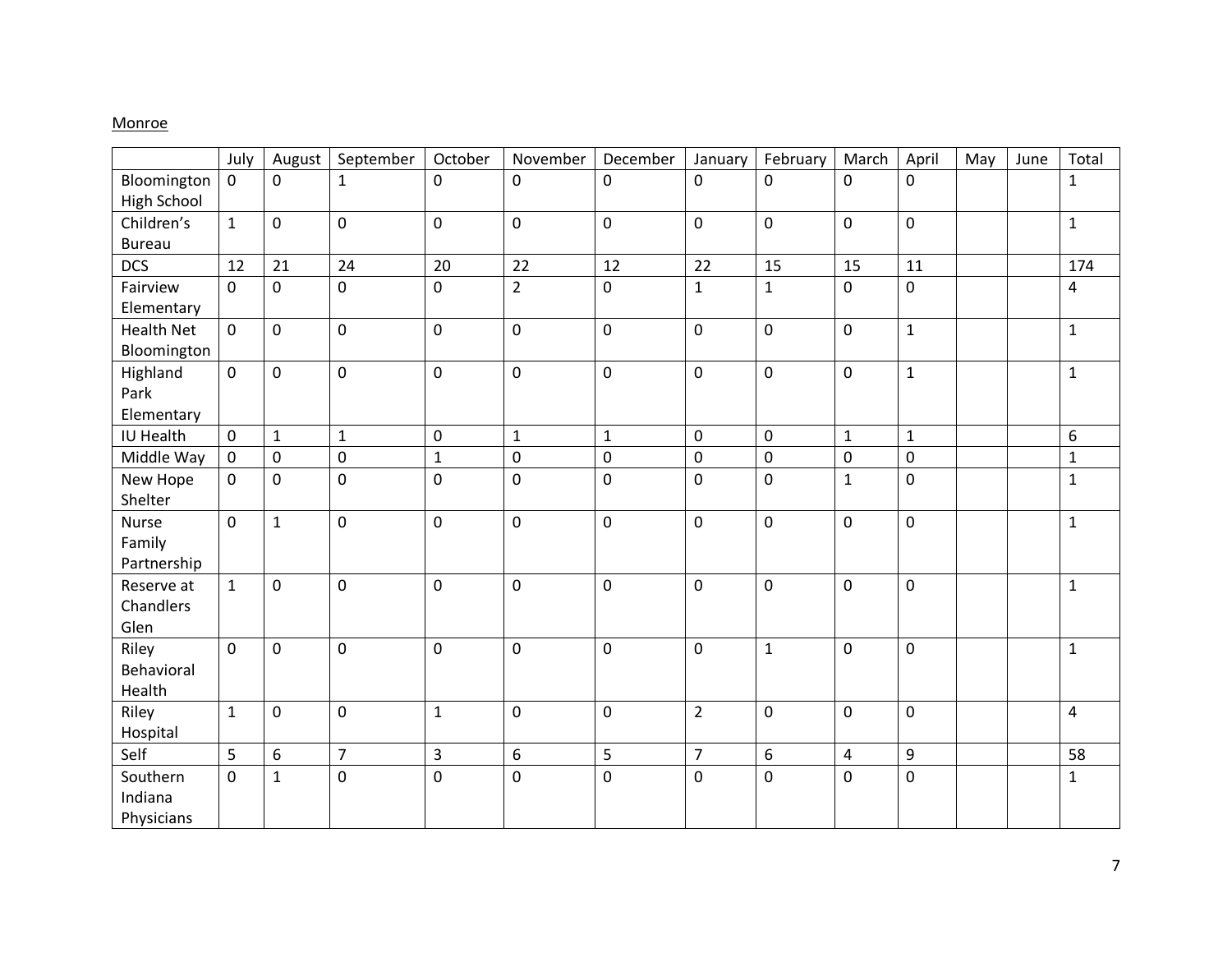| l otal | ാറ<br>້ | 30 | --<br>-- | $\sim$<br>$\sim$ | $\sim$<br>-- | -- | - -<br>- | $\sim$<br>--- | -<br>. .<br>--- | $\sim$<br>້ |  |  | 25C<br>200 |
|--------|---------|----|----------|------------------|--------------|----|----------|---------------|-----------------|-------------|--|--|------------|
|--------|---------|----|----------|------------------|--------------|----|----------|---------------|-----------------|-------------|--|--|------------|

|               | July           | August         | September      | October        | November       | December       | January        | February       | March        | April          | May | June | Total          |
|---------------|----------------|----------------|----------------|----------------|----------------|----------------|----------------|----------------|--------------|----------------|-----|------|----------------|
| Binford       | $\mathbf 0$    | 0              | 0              | $\Omega$       | 0              | $\Omega$       | $\Omega$       |                | 0            | 0              |     |      | 1              |
| Elementary    |                |                |                |                |                |                |                |                |              |                |     |      |                |
| CP Brochure   | $\mathbf 0$    | 0              | $\pmb{0}$      | $\mathbf 0$    | 1              | 0              | 0              | 0              |              | 0              |     |      | $\overline{2}$ |
| <b>DCS</b>    | 1              | $\overline{2}$ |                | 1              | 3              | 2              | 0              | $\mathbf{0}$   | 1            |                |     |      | 12             |
| Family/Friend | $\mathbf 0$    | $\mathbf 0$    |                | $\mathbf 0$    | 1              | 1              | 1              | 0              | $\Omega$     | $\overline{2}$ |     |      | 6              |
| New Hope      | $\mathbf{1}$   | 0              | $\mathbf 0$    | $\mathbf 0$    | 0              | 0              | $\Omega$       | $\mathbf{0}$   | $\Omega$     | 0              |     |      | $\mathbf{1}$   |
| Previous      | $\mathbf{1}$   | $\overline{2}$ | $\overline{2}$ | $\overline{2}$ | 0              | $\overline{2}$ | $\overline{2}$ | 3              | 1            | 4              |     |      | 19             |
| Client        |                |                |                |                |                |                |                |                |              |                |     |      |                |
| Probation     | $\mathbf 0$    | $\mathbf 0$    | 0              | $\mathbf 0$    | 0              | $\mathbf 0$    | $\mathbf 0$    | 0              | $\Omega$     |                |     |      | 1              |
| Department    |                |                |                |                |                |                |                |                |              |                |     |      |                |
| St. Vincent   | $\overline{2}$ | 1              | 3              | $\mathbf 0$    | $\overline{ }$ | $\Omega$       | $\overline{2}$ | $\overline{2}$ | 1            | $\mathbf{0}$   |     |      | 12             |
| De Paul       |                |                |                |                |                |                |                |                |              |                |     |      |                |
| Township      | $\mathbf 0$    | $\mathbf{1}$   | $\mathbf 0$    | $\mathbf 0$    | 0              | $\mathbf 0$    | $\mathbf 0$    | 0              | 0            | 0              |     |      | $\mathbf{1}$   |
| Trustee       |                |                |                |                |                |                |                |                |              |                |     |      |                |
| Unknown       | $\mathbf 0$    | 0              | 0              | $\mathbf 0$    | 0              | $\mathbf{0}$   | $\overline{2}$ | $\mathbf 0$    | $\mathbf{0}$ |                |     |      | 3              |
| Total         | 5              | 6              | $\overline{7}$ | 3              | 6              | 5              | 7              | 6              | 4            | 9              |     |      | 58             |